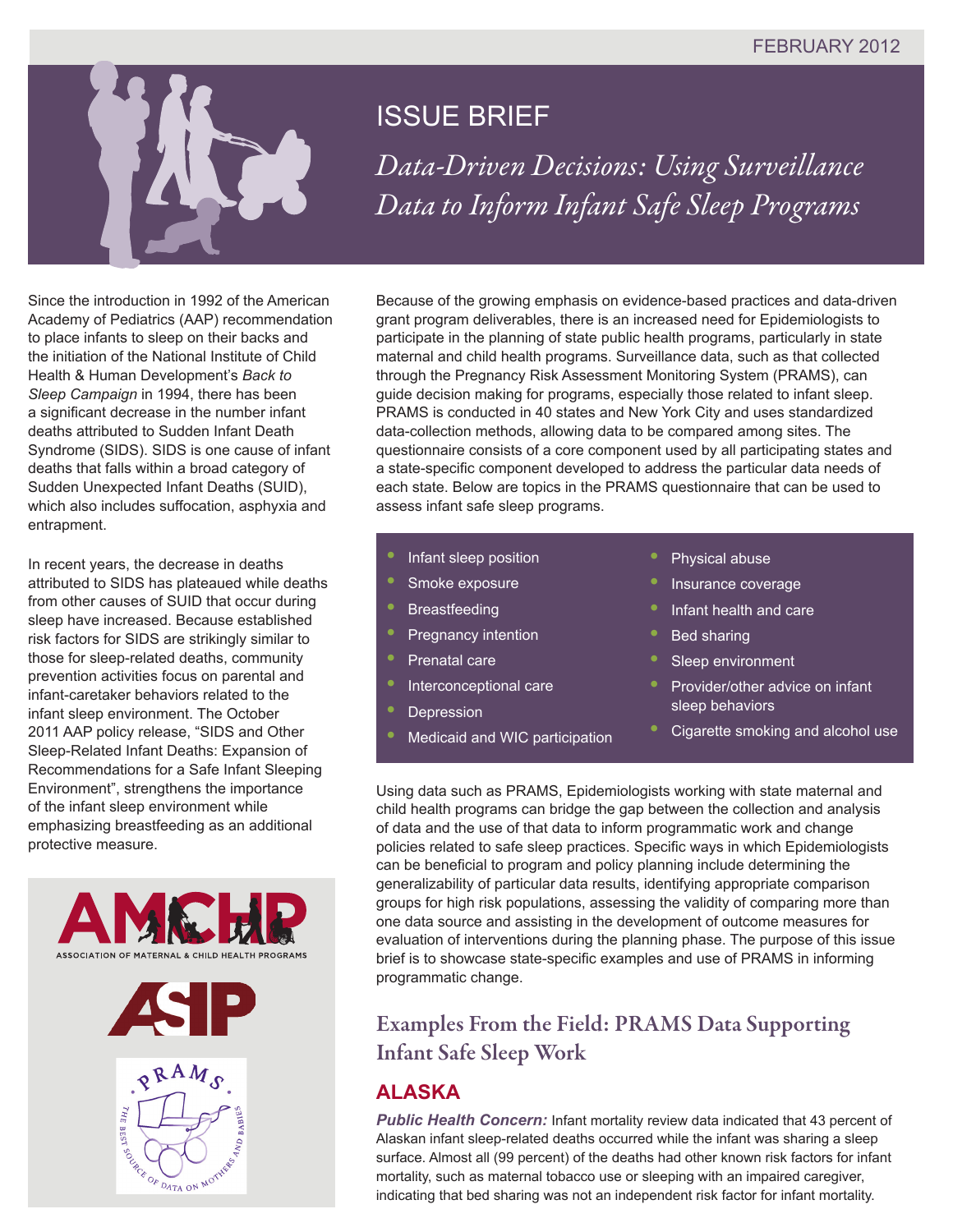#### *Action*

- **•** To obtain additional information on these risk factors among all live births, Alaska PRAMS data from 2000-2008 were examined and indicated that tobacco use during pregnancy had not changed in recent years and around 15 percent of mothers reported tobacco use. Only 76 percent of new mothers in 2008 most often placed their infant to sleep on his or her back. Frequent bed sharing increased since 2000, and in 2008 only 17 percent of mothers said their baby never shares a bed with someone else while almost 50 percent said their baby always or often shares a bed.
- **•** Data from mothers reporting frequent bed sharing (always or often) were examined for other behaviors that increased their infants' risk of postneonatal mortality. Forty percent of the mothers who reported frequent bed sharing on PRAMS reported substance use, smoking, high levels of alcohol use or most often placing their infant to sleep on their stomach. PRAMS comment data provided qualitative information on mothers' reasons related to infant sleep position, use of commercial products, and when, how, and why they bed share.
- **•** After examining the infant mortality review data on deaths, the PRAMS data on all infants, and the PRAMS comment data, it was concluded that bed sharing is not a simple concept or behavior and more than one risk factor is often involved. Because of PRAMS, Alaska now has a targeted prevention campaign for those identified most at risk.

#### *Impact*

- **•** PRAMS data were used to develop and guide the Alaska Safe Sleep Initiative to prevent sleep-related infant deaths. A statewide health facility assessment identified the need for policy and education materials, and model practices.
- **•** The Alaska Infant Safe Sleep Task Force of diverse stakeholders was convened and an Infant Safe Sleep Summit was held in 2010.
- **•** PRAMS data was used to support a grant proposal to develop and test messages, materials and strategies for changing parental behavior regarding infant sleep practices.
- **•** A social marketing plan was created and focus groups were conducted to better understand knowledge, attitudes and behaviors related to infant sleep among Alaskan parents. Pamphlets, posters, a public service announcement radio script and website marketing will be produced based on the research and focus-group findings.

# Building Capacity & Providing Data

In ongoing efforts to support state and local maternal and child health programs, the Association of SIDS and Infant Mortality Programs (ASIP) and the Association of Maternal & Child Health Programs (AMCHP) co-sponsor a series of quarterly webinars to strengthen SUID, SIDS, Infant Safe Sleep and bereavement services provided across the United States. A June 2011 webinar focused on states use of PRAMS data to inform SUID/SIDS/safe sleep programs and policy development.

- **AMCHP** represents state public health leaders promoting the health of America's families through support for state maternal and child health programs, including services for children and youth with special health care needs.
- **ASIP** is a national organization that establishes and promotes policy and practice for professionals who respond to infant and child death, and is committed to bereavement support, risk reduction and prevention services.
- PRAMS is an ongoing, state-specific, population-based surveillance system sponsored by the U.S. Centers for Disease Control and Prevention (CDC) that is designed to identify and monitor selected maternal behaviors and experiences before, during, and after pregnancy. PRAMS can provide the data to monitor maternal behaviors, evaluate, and inform infant safe sleep programs.





Whether contributing support to maternal and child health programs, promoting policy and practices to professionals who respond to infant and child death, or providing data to programs, collaboration among maternal and child health programs (i.e., ASIP, PRAMS) at the national and state levels is necessary to achieve data-driven decisions that address infant safe sleep programs.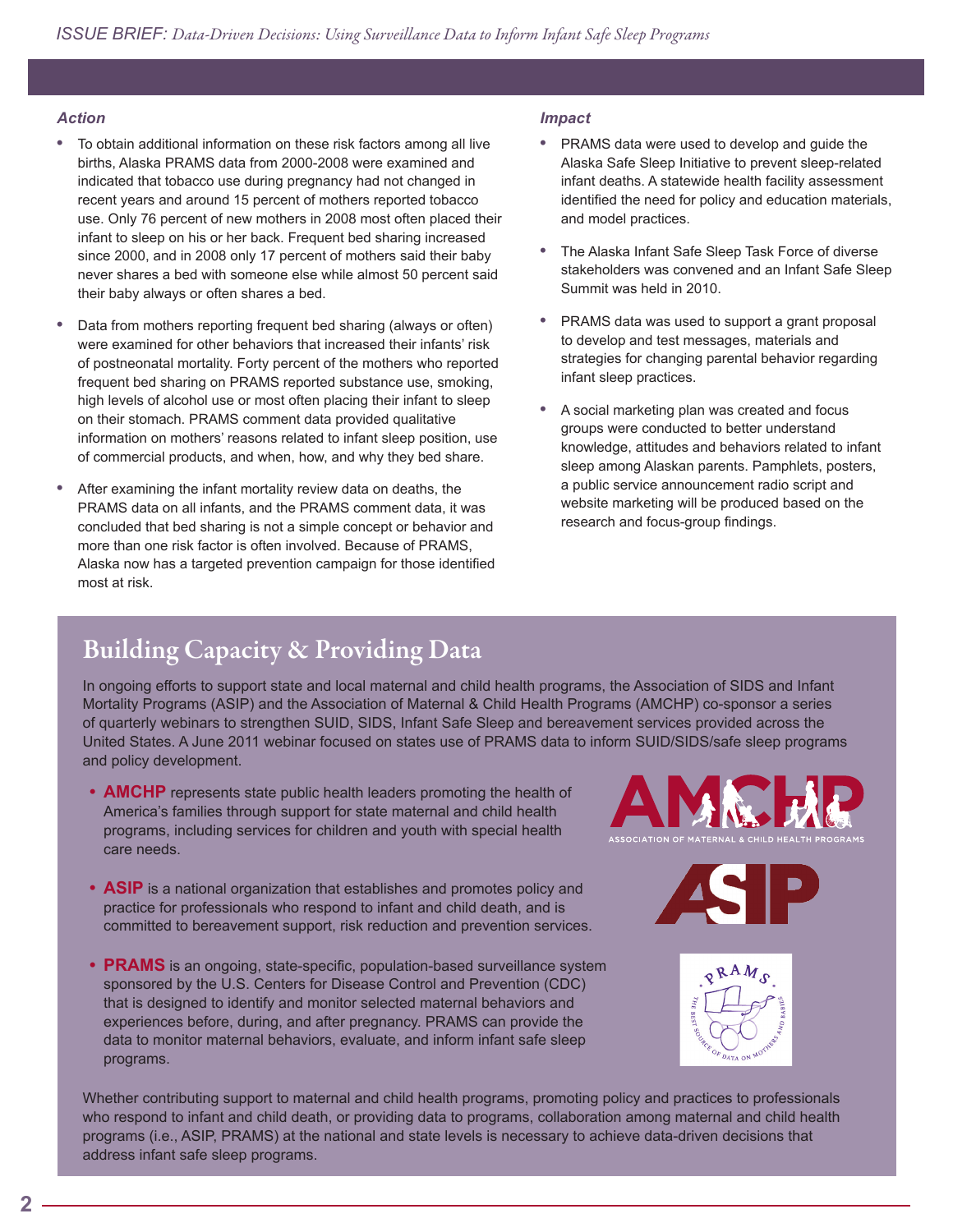

### **MICHIGAN**

*Public Health Concern:* Michigan infant mortality data indicated that almost one-third of infant sleep-related deaths in Michigan involved sharing a sleep surface with other children or adults. Although a robust Back to Sleep Campaign had been in place for over a decade, the rate of infants being placed on their back for sleep could be improved upon.

#### *Action*

In 2004, a broadly representative Infant Safe Sleep Work Group was convened to develop consistent statewide messages and strategies to inform families and caregivers about unsafe sleep practices. PRAMS findings about the prevalence and demographics of bed sharing and infant sleep position trends were used to outline the tasks for the work group. In addition, the findings provided the basis for focus groups, targeted education strategies and the development of infant safe sleep materials.

In 2005, the Michigan PRAMS program released data from 2002 showing that 61.0 percent of Michigan women reported bed sharing with their infant and 39.0 percent reported never bed sharing. The overall prevalence of back sleeping increased from 38.2 percent in 1996 to 69.3 percent in 2002. The prevalence of back sleeping in the Black population was about 1.2 times lower than in Whites.

In May 2011, a follow-up PRAMS report was released. This report described trends of sleep position and bed sharing utilizing data from 2001-2008. The data indicated that there has been no significant change in these behaviors during this time period.

#### *Impact*

PRAMS findings have been and continue to be used as an impetus to develop, strengthen and enhance infant safe sleep efforts. Whenever possible, efforts focus on institutionalizing the message and creating systems change through rules, policies, procedures and standards of care. Change is sustained through evaluation and ongoing assessment of the risks.

With the release of the expanded 2011 American Academy of Pediatrics guidelines for safe infant sleep, the PRAMS findings are being used to revise the education materials and education strategies. PRAMS data has also been valuable in developing successful grant proposals to support these efforts.

#### *Projects include:*

- **•** Infant Safe Sleep in the Hospital Setting: A Nursing Practice Model
- **•** Infant Safe Sleep in the Pediatric and Obstetrician Office Setting
- **•** Revision of Michigan's childcare licensure rules to reflect AAP recommendations
- **•** Development of education materials, including brochures, posters and DVDs

### **FLORIDA**

*Public Health Concern:* In Florida, like the rest of the United States, there are well documented disparities in rates of infant mortality between racial and ethnic groups. For example, the Black infant death rate for all SUID is more than two times the SUID rate among White infants. Known risky infant sleep behaviors associated with SUID include infrequent back positioning when putting an infant to sleep and frequent bed sharing between parent and infant.

*Action:* Core PRAMS questions include frequency of back positioning and Florida has selected additional PRAMS questions on frequency of bed sharing.

**•** Florida used their PRAMS data to assess the relationship between not using the infant back sleeping position and bed sharing. This analysis indicated these two behaviors were not related when examined in conjunction with multiple factors. The lack of association demonstrated one general message cannot be used to address all risky